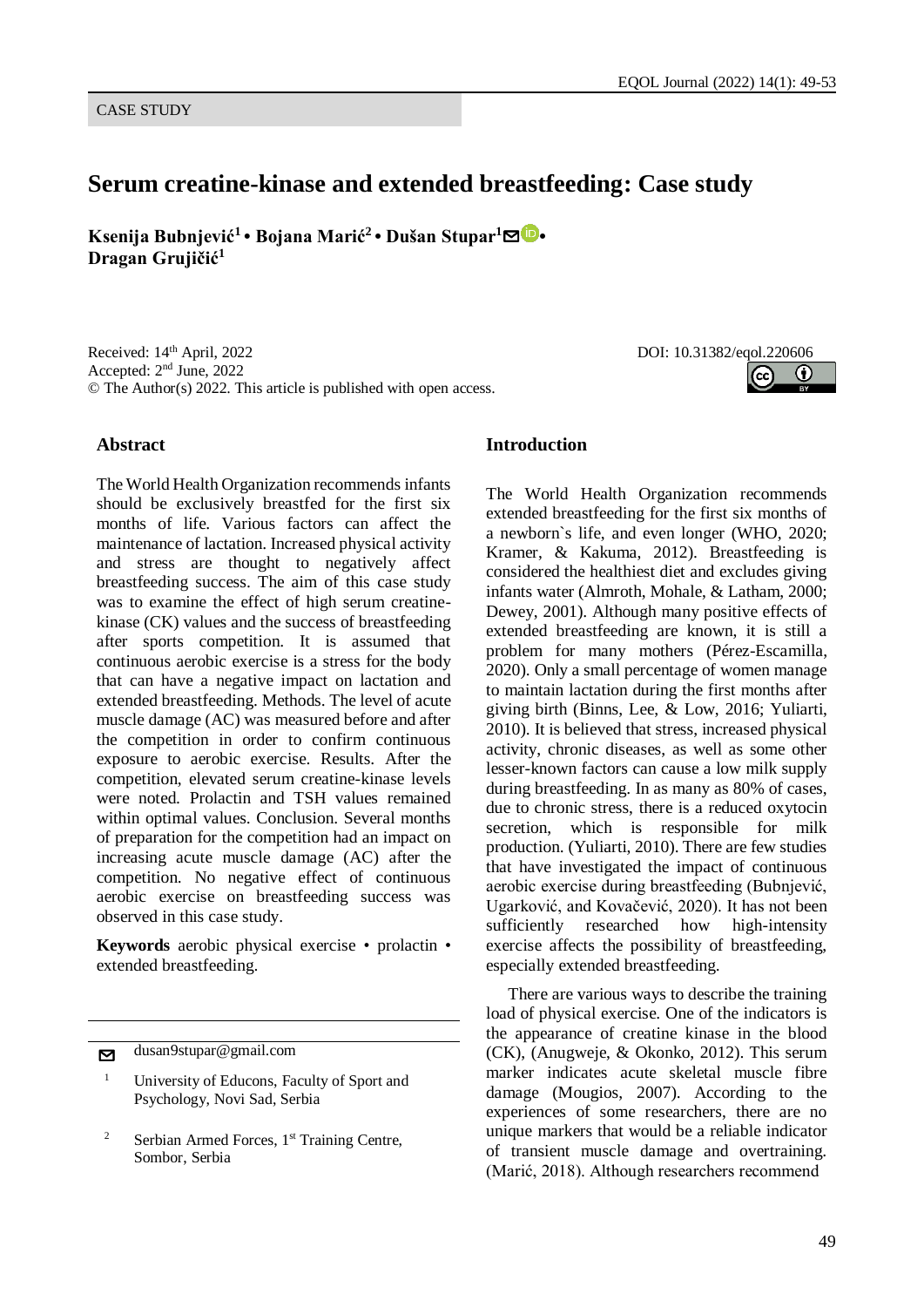measuring more than one marker, CK can be considered one of the best indicators because it enters the circulation and is the result of muscle metabolism (Brancaccio, Lippi, & Maffulli, 2010; Nigro et al., 1983). Also, one of the markers used as an indirect marker of muscle damage is the aspartate aminotransferase (AST), (Brancaccio, Lippi, & Maffulli, 2010; Paulsen et al., 2012). If the values of AST are increased, chronic muscle injury can be suspected, but then the value of alanine aminotransferase (ALT) is also increased, (Nathwani, Pais, Reynolds, & Kaplowitz, 2005). A number of parameters used to investigate possible stress caused by high training load certainly better describe a possible problem. Also, the analysis of the composition and quality of breast milk would be a reliable indicator of the impact of physical exercise on lactation, but in this case it was not easily feasible. A study on a larger number of female respondents who regularly train some aerobic sport would certainly contribute to the research. However, since few women have the ability to breastfeed successfully, this case study was sufficient to show the individual impact of continuous aerobic exercise on lactation success and extended breastfeeding.

#### **Case study**

In this case study, an analysis of data collected before and after a triathlon competition (long triathlon) was performed. The respondent (35 years old; BMI 18.5 kg/m2) competed in several aerobic sports before her first pregnancy. Apart from thyroid disease, she had no other health problems. Two weeks after giving birth, she continued with training (running) of light to moderate intensity. She increased her training load gradually (running - about 5-7 trainings per week / about 60-70 km). After a year, she included swimming (once or twice a week) and cycling (once to three times a week) in her training program. With enough rest and proper nutrition, the respondent continued to breastfeed successfully at the request of the child, and after the sixth month she introduced solid foods into the child`s diet and continued to breastfeed 3-6 times a day. After 15 months of giving birth, she participated in a long triathlon in Austria (St. Pölten, May 22, 2016).

It is believed that taking part in a long triathlon requires several months of training and possible disruption of the conditions for successful breastfeeding. Monitoring and control of parameters before and after the competition will show whether great physical exertion after continuous aerobic physical exercise can affect lactation and thus the possibility of breastfeeding. The following parameters were measured: KKS, prolactin, TSH, FT4, ferritin, AST/OT, CK, direct and indirect bilirubin (3 days before competition). Body composition monitoring was performed for seven days, as well as one day after the competition. Quality control of breast milk was not performed.

### **Results**

The respondent successfully completed the first long triathlon for about 06:00. The air temperature ranged from about 12 degrees (start of the race - 07h) to 25 degrees, which could have caused dehydration. After the competition, the respondent received an infusion for preventive reasons. Breastfeeding was established after one hour.

The KKS analysis showed the good health condition of the respondent before and after the competition. The measured biochemical values (in two measurements) were within the reference values. Blood analysis showed that there were no indications of possible anaemia, infection or dehydration. Prolactin, which is primarily related to lactation, but can also indicate the existence of stress, was within the reference values. AST values that were within the reference values (up to 40 U/I) before the competition increased significantly after the competition. CK values also ranged within pre-competition reference values (26-140 U/I). After the competition, the results of the measured CK values showed that there was severe acute muscle damage (115 U/I in the first measurement; 1445 U/I in the second measurement). No major changes in thyroid hormone (TSH) were observed (Table 1). Biochemical results were measured by SPFT laboratory method in the same laboratory. The body composition values in both measurements showed slight differences. The muscle mass values were within the reference values, while the percentage of adipose tissue was slightly reduced  $(9.6\% - 9.4\%).$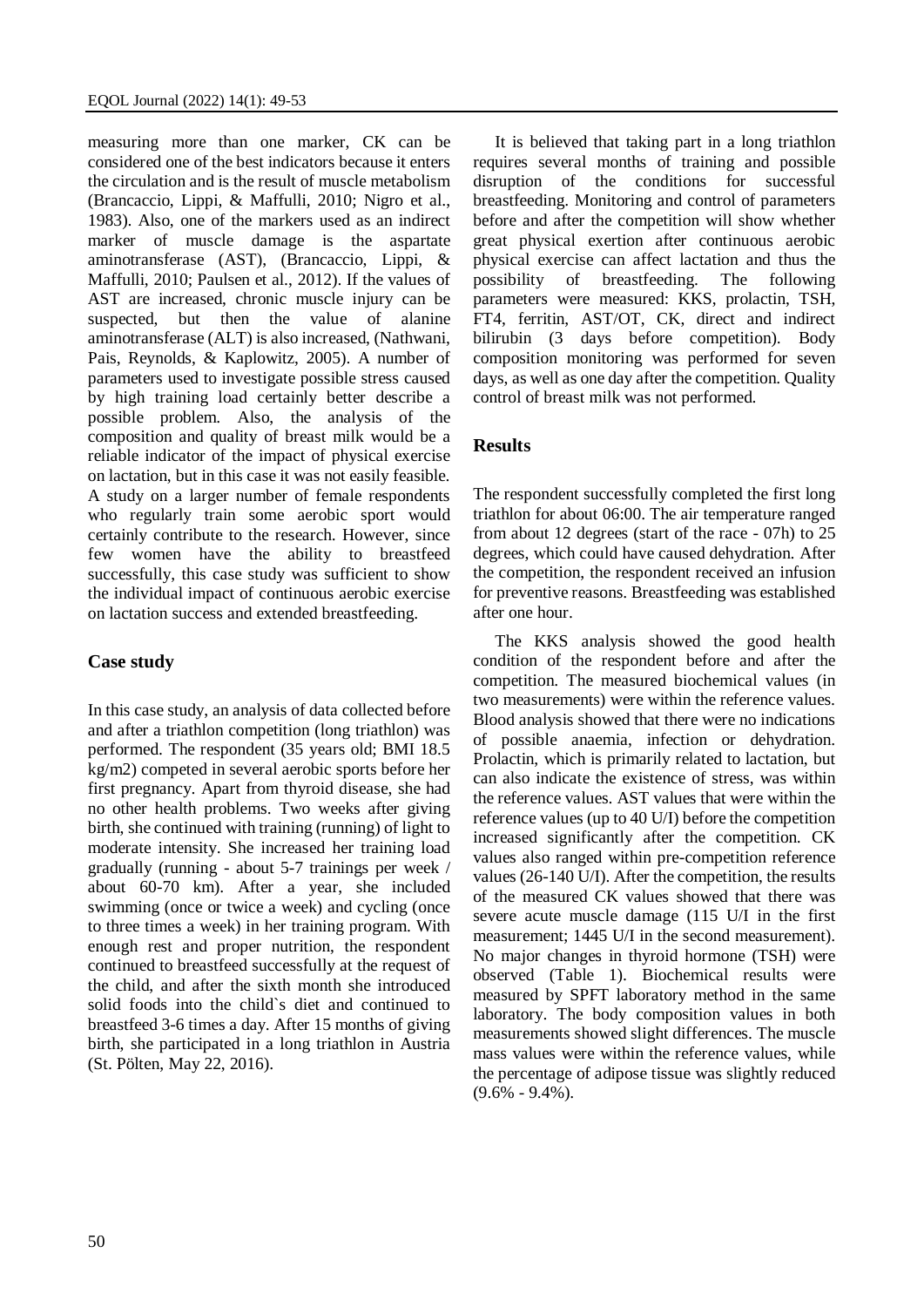| Parameters         | First<br>measurement | Second<br>measurement | Reference<br>values       | Reference<br>value | Measurement<br>method |  |
|--------------------|----------------------|-----------------------|---------------------------|--------------------|-----------------------|--|
| <i>Metabolites</i> |                      |                       |                           |                    |                       |  |
| Bilirubin total    | 14.4                 | 14.3                  | up to $20.1$              | $\mu$ mol/L        | <b>SPFT</b>           |  |
| Bilirubin direct   | 4.6                  | 5.2                   | up to $7$                 | $\mu$ mol/L        | <b>SPFT</b>           |  |
| Enzymes            |                      |                       |                           |                    |                       |  |
| AST/OT             | 23                   | 79                    | up to $40$                | U/I                | <b>SPFT</b>           |  |
| <b>CK</b>          | 115                  | 1445                  | $M$ (38-174); F (26-140)  | U/I                | <b>SPFT</b>           |  |
| <b>Hormones</b>    |                      |                       |                           |                    |                       |  |
| <b>TSH</b>         | 6.03                 | 6.04                  | $0.27 - 4.20$ mU/I        | mU/I               | <b>ECLIA</b>          |  |
| Prolactin          | 384                  | 274                   | M (86-324); F (102-496)   | $\mu$ mol/L        | <b>ECLIA</b>          |  |
| $*$ Free T4        | 14.21                |                       | $12.0 - 22.0$             | pmol/L             | <b>ECLIA</b>          |  |
| Ferritin           | 26.5                 | 15.1                  | $M(10.6-28.3); F(6.6-26)$ | $\mu$ mol/L        | <b>SPFT</b>           |  |
| .                  |                      |                       |                           |                    |                       |  |

**Table 1.** Blood biochemistry

\* Missed the second measurement.

### **Discussion**

Prolonged overtraining can lead to the development of chronic stress. On the other hand, moderate daily aerobic physical activity is recommended to maintain good health (WHO). A study that investigated the effects of yoga during lactation shows a positive effect on prolactin secretion, a calm mom and breastfeeding success (Wildan, & Primasari, 2011). Although continuous aerobic exercise has a positive effect, it can negatively affect the secretion of oxytocin, and thus the possibility of breastfeeding. Also, it is considered that the psychological factor is most responsible for the success of breastfeeding (Yuliarti, 2010). The mother`s commitment proved to be very important (Brew, 2003). During several months of breastfeeding, periods are expected when there may be a loss of interest and cessation of breastfeeding due to the impending crisis (Wildan, & Primasari, 2011). Exercise is thought to reduce stress and the possible development of postpartum depression (Currie, Rich, & McMahon, 2004). Some studies point out that the problem of breastfeeding when it comes to top female athletes has been insufficiently researched. How to maintain lactation during the competition period is something that definitely worries many athletes.

In addition to the necessary commitment of the mother, proper nutrition is also very important, as well as enough rest (Brew, 2003; Nedelec, Mathieu et al., 2018). Breastfeeding women burn an additional 500 kcal per day. After intensive training, it is necessary to get enough protein (Morton, Robert W., et al., 2018). Although the respondent had lower BMI values, a lower percentage of adipose tissue did not negatively affect the possibility of breastfeeding. The success of breastfeeding in this case study can be explained by establishing a proper breastfeeding rhythm and getting adequate rest.

Increased CK marker values, which were recorded after the second measurement, can be explained by the respondent`s physical fitness levels (Brancaccio, Lippi, & Maffulli, 2010). TSH and prolactin values show that there was no chronic stress during several months of training and breastfeeding. The largest changes in serum were observed after the second measurement in the CK and ALT values. Increased CK values indicate the resulting acute damage that is probably proportional to the duration and intensity of muscle contractions, and which also depends on muscle sensitivity. The ALT (alanine aminotransferase) indirect marker confirms the resulting acute muscle damage. The highest CK marker values are recorded about 24 hours after the end of physical activity, and can be maintained from 48 to 72 hours after exercise. CK values measured can be attributed to gender, physical fitness levels, and increased fatigue (Brancaccio, Lippi, & Maffulli, 2010; Anugweje, & Okonko, 2012). In this case study, there was no negative impact of sports competition on establishing lactation and breastfeeding after the triathlon competition. Also, great physical effort did not pose a problem to easier and faster recovery of the organism because the respondent participated in the next competition only 7 days later (long triathlon). Sports and competition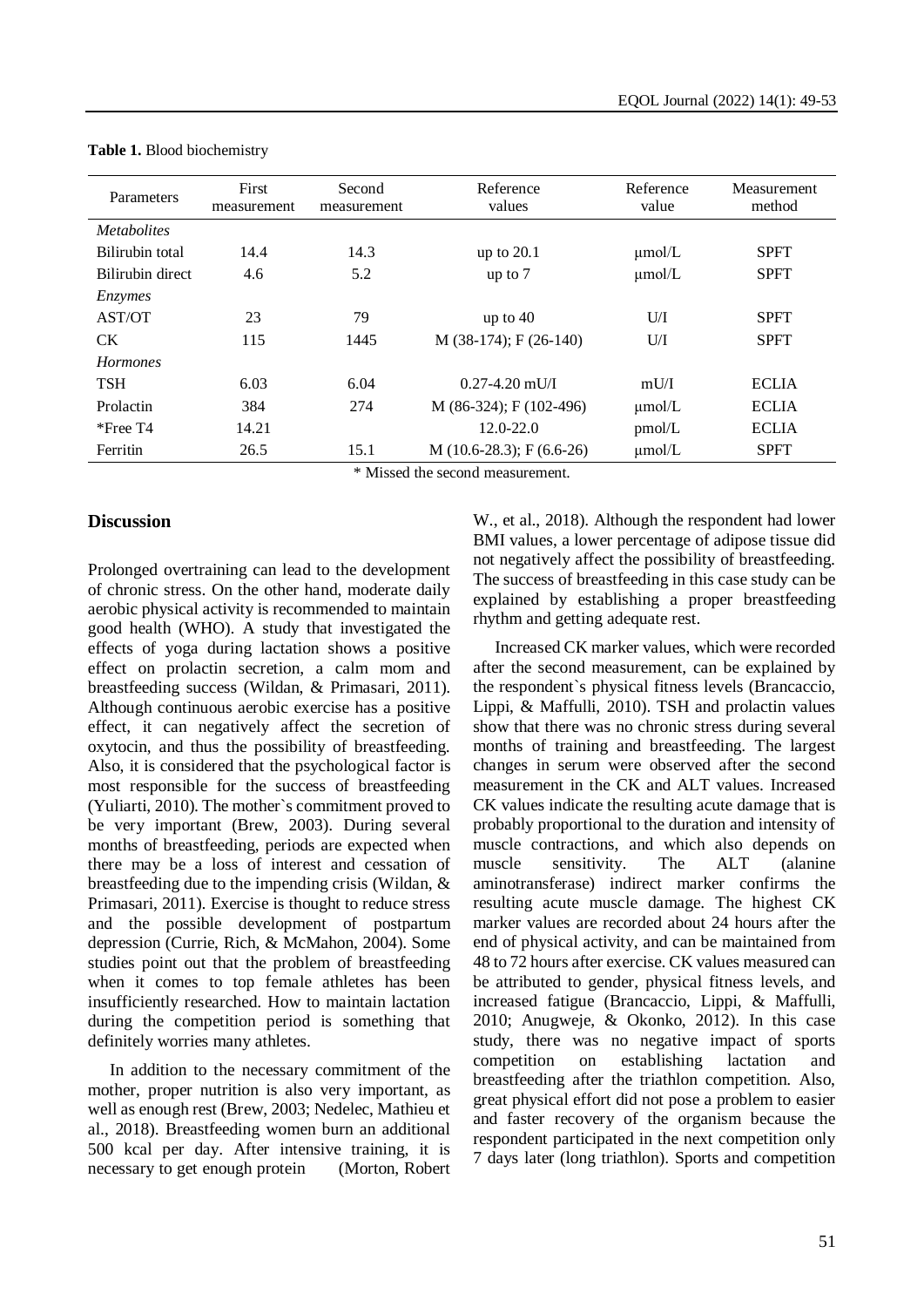regime did not have a negative impact on extended breastfeeding.

#### **Conclusion**

A review of the available scientific literature so far has shown that female athletes are not sufficiently informed about the possibilities of sports training during the period of extended breastfeeding. Also, no data have been reported describing the impact of continuous aerobic exercise on breastfeeding success as measured by confirmation of physical exertion and a measured marker of acute serum muscle damage (CK). Based on the results obtained from this study, it can be assumed that continuous aerobic exercise will not have a negative impact on the success of extended breastfeeding if a healthy diet, enough rest, proper hydration and optimal training load are included in the daily lifestyle. Further research is needed on the different types and intensities of physical exercise on the possibility of breastfeeding during the first six months and after that period.

#### **References**

- Almroth, S., Mohale, M., & Latham, M. C. (2000); Unnecessary water supplementation for babies: grandmothers blame clinics. *Acta Paediatrica*, *89*(12), 1408-1413
- Anugweje, K. C., & Okonko, I. O. (2012); Effect of Noni Supplementation on the Serum Creatine Kinase (CK) Levels of Athletes. World J. Sport Sci., 7, 41-47
- Bubnjević, K., Ugarković, D., & Kovačević, J. (2020); Aerobic physical exercise and prolactin levels in blood during breastfeeding in woman with Hashimoto's thyroiditis: A case report. Vojnosanitetski pregled, 77(2), 225-228
- Binns, C., Lee, M., & Low, W. Y. (2016); The long-term public health benefits of breastfeeding. Asia Pacific Journal of Public Health, 28(1), 7-14
- Brancaccio, P., Lippi, G., & Maffulli, N. (2010); Biochemical markers of muscular damage. Clinical chemistry and laboratory medicine, 48(6), 757-767
- Brew, G. (2003); *Running Bead: Exclusive Breastfeeding Among Professionals* (Doctoral dissertation, University of Ghana)
- Dewey, K. G. (2001); Nutrition, growth, and complementary feeding of the breastfed infant. *Pediatric Clinics of North America*, *48*(1), 87- 104
- Kramer, M. S., & Kakuma, R. (2012); Optimal duration of exclusive breastfeeding. *Cochrane database of systematic reviews*, (8)
- Marić, B. (2018); Creatine kinasa as transient muscular damage indicator: Analyzes and importance for technology of sports training. Fizička kultura, 72(1), 20-28
- Morton, Robert W., et al. A systematic review, metaanalysis and meta-regression of the effect of protein supplementation. On resistance training-induced gains in muscle mass and strength in healthy adults. Br J Sports Med 52.6 (2018): 376-384
- Mougios, V. (2007); Reference intervals for serum creatine kinase in athletes. *British journal of sports medicine*, *41*(10), 674-678
- Nathwani, R. A., Pais, S., Reynolds, T. B., & Kaplowitz, N. (2005); Serum alanine aminotransferase in skeletal muscle diseases. *Hepatology*, *41*(2), 380-382
- Nedelec, Mathieu et al. "The Variability of Sleep Among Elite Athletes" Sports medicine – open vol. 4,1 34. 27 (2018)
- Nigro, G., Comi, L. I., Limongelli, F. M., Giugliano, M. A. M., Politano, L., Petretta, V., ... & Stefanelli, S. (1983); Prospective study of X-linked progressive muscular dystrophy in Campania. *Muscle & Nerve: Official Journal of the American Association of Electrodiagnostic Medicine*, *6*(4), 253-262
- Paulsen, G., Ramer Mikkelsen, U., Raastad, T., & Peake, J. M. (2012); Leucocytes, cytokines and satellite cells: what role do they play in muscle damage and regeneration following eccentric exercise?; Exercise immunology review, 18
- Pérez-Escamilla, R. (2020); Breastfeeding in the 21<sup>st</sup> century: How we can make it work. Social Science & Medicine, 244, 112331
- Currie, J., Rich, M., & McMahon, C. (2004); Physical exercise and the lactating woman: A qualitative pilot study of mothers' perceptions and experiences. *Breastfeeding review*, *12*(2)
- Yuliarti, N. (2010); *Keajaiban ASI-makanan terbaik untuk kesehatan, kecerdasan dan kelincahan si kecil*. Penerbit Andi
- World Health Organization (2020); WHO guidelines on physical activity and sedentary behaviour
- Wildan, M., & Primasari, F. (2011); Benefits of Yoga in Increasing Lactating Mother's Breast Milk Production. *Cadwell & Maffei*.